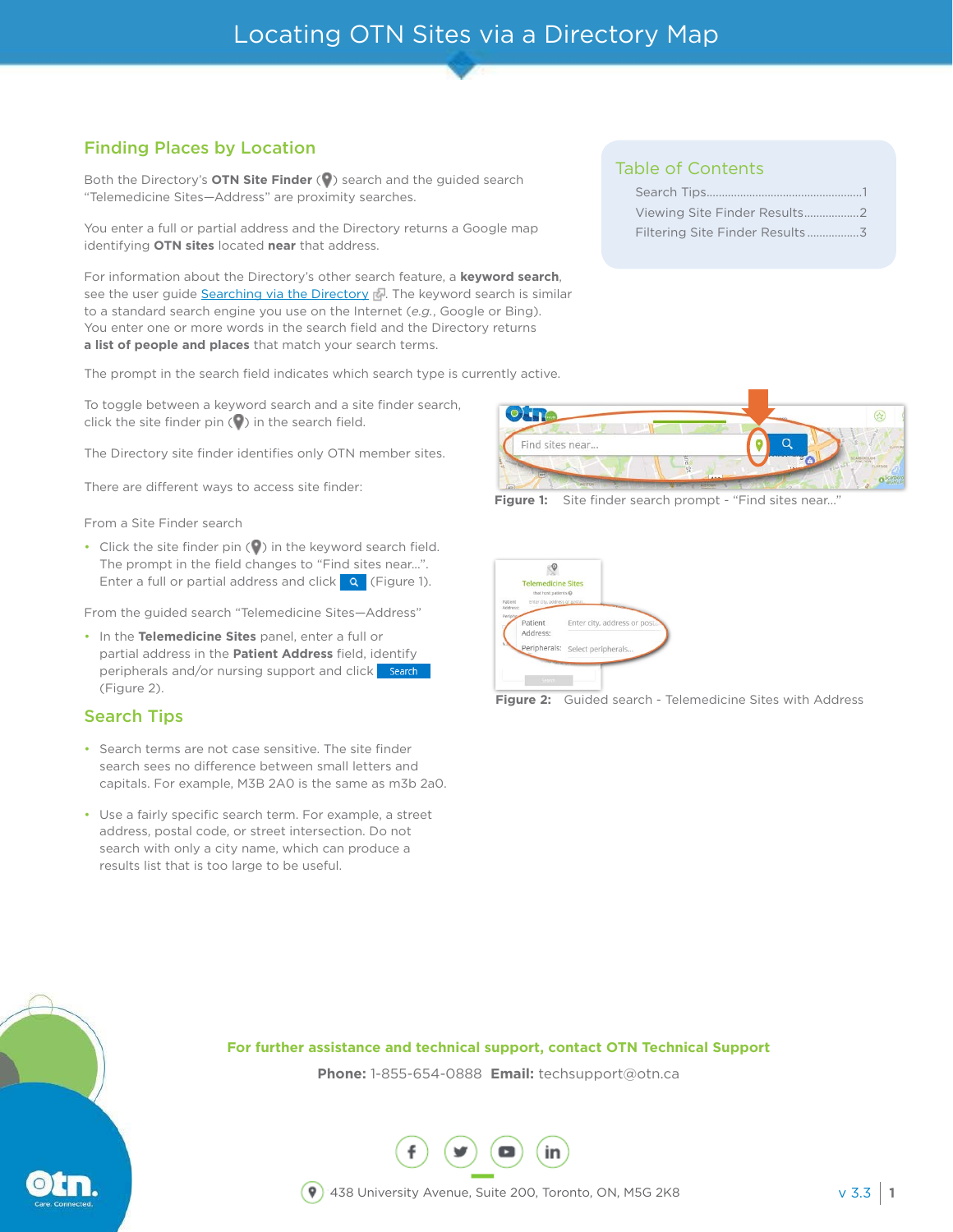## <span id="page-1-0"></span>**Viewing OTN Site Finder Results**

The search results appear as pins on a map and in a search results list.

- Site pins ( $\bigcirc$ ) indicate sites found near your target location.
- A red pin  $\binom{1}{k}$  indicates the target location used in your search.

You can fine tune the results by [using search filters](#page-2-1).

The results include OTN sites that:

- Are published in the Directory (members only).
- • Offer clinical, educational, or administrative telemedicine events.

To view the **address popup** for a site, move your mouse over its site pin on the map.

To view a site's **profile details**:

• On the results map, click the site pin (to view the site popup) and then click the site name in the popup [\(Figure 5](#page-1-1)).

or

• In the results list, click the site name ([Figure 6\)](#page-1-2).

To **change the search area**, use the Google map features:

- • Zoom in or out.
- • Pan up/down/left/right (*i.e.*, north/south/east/west).
- • Enter a new full or partial address in the search field.

To get directions from your target location to a site identified on the map, click the site pin (to view the site popup) and then click its **Directions** link ( $\sum_{\text{Directions}}$ ).

A new tab/window opens showing a Google map of the location with Google's direction tools.

**Generic OTN site finder search results** are sorted by proximity to your target location, the closest at the top, followed by sites increasingly far away.

**Guided "Telemedicine Sites" search results** include only sites that host patients. In addition:

- • Sites are sorted first by type (*e.g.*, first hospitals, followed by clinics, then public facilities) and then proximity.
- To change the sort order (proximity only or site type and proximity), click the **Sort By** drop-down field and select your desired sort order.







**Figure 4:** Guided search results: Telemedicine Sites—address



<span id="page-1-1"></span>**Figure 5:** Site pin with address pop-up



<span id="page-1-2"></span>**Figure 6:** Site finder search results item